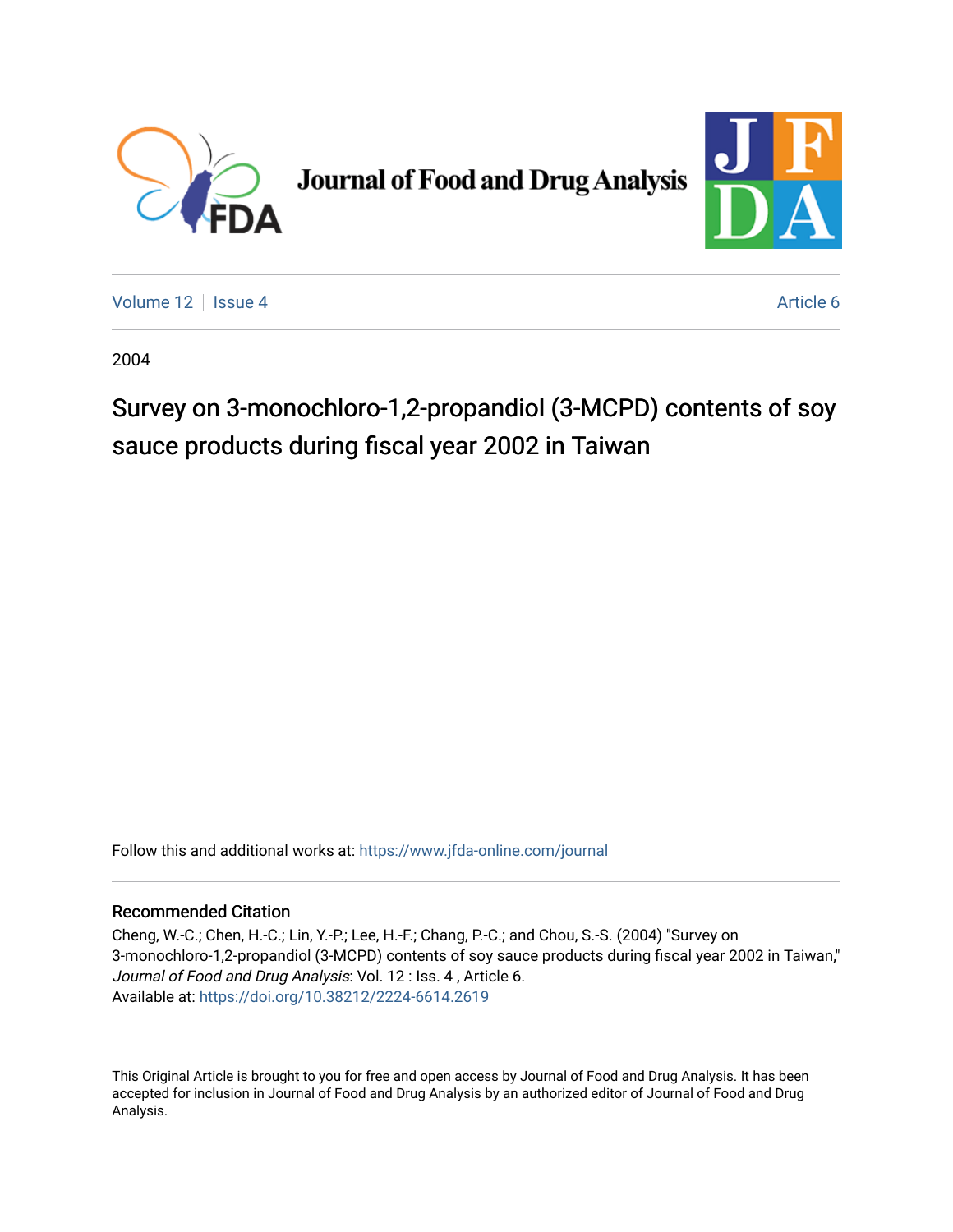# **Survey on 3-Monochloro-1,2-propandiol (3-MCPD) Contents of Soy Sauce Products during Fiscal Year 2002 in Taiwan**

**WEI-CHIH CHENG\*, HUI-CHANG CHEN, YI-PING LIN, HUI-FANG LEE, PI-CHIOU CHANG AND SHIN-SHU CHOU**

*Division of Food Chemistry, Bureau of Food and Drug Analysis, Department of Health, Taiwan, R.O.C. 161-2 Kunyang St., Nangang District, Taipei City 115, Taiwan, R.O.C.*

(Received: February 5, 2004; Accepted: July 2, 2004)

## **ABSTRACT**

A survey of 3-monochloro-1,2-propandiol (3-MCPD) content in soy sauce products is reported for determining the distributions of 3-MCPD concentrations. Two hundred and fourteen samples of soy sauce products, including 188 domestic and 26 imported soy sauce products were analyzed using a GC/MS method (detection limit 0.01 ppm) that was validated and promulgated by the Department of Health to check for compliance with the government's recommended limit of 1 ppm for 3-MCPD in 2002. Results indicated that 3- MCPD was undetectable in 87 samples of domestic soy sauce products and 23 samples of imported soy sauce products 3-MCPD. Ninty-one samples of domestic soy sauce products contained 3-MCPD at concentrations in the range of 0.01 ppm to 1 ppm while 10 samples of domestic soy sauce products were found to contain 3-MCPD at concentrations greater than 1 ppm. Only 3 samples of imported soy sauce products contained 3-MCPD at concentrations in the range of 0.01 ppm to 0.03 ppm. 3-MCPD contents of domestic soy sauce products in 2002 decreased significantly in comparison with the surveyed contents in 2000. Ten domestic soy sauce products containing 3-MCPD over the regulation limits set by the government were sampled and reanalyzed again after improvements made by the manufacturers. 3-MCPD concentrations ranged from 0.02 ppm to 0.11 ppm in 5 samples and were undetectable in 4 samples, while 1 sample was no longer produced after the survey.

Key words: soy sauce, 3-monochloro-1,2-propandiol, 3-MCPD, GC/MS

# **INTRODUCTION**

3-monochloro-1,2-propandiol (3-MCPD) is a member of a group of chemical contaminants known as chloropropanols. It is formed as a product of acid hydrolysis of vegetable proteins during the manufacturing of food seasonings when ingredients hydrolyze vegetable proteins $(1)$ . Several studies reported that 3-MCPD could be detected as contaminants in several food and food ingredients, including soy sauce products, and hydrolyzed vegetable protein  $(HVP)^{(2,3)}$ . 3-MCPD could also be formed in other food products during storage and processing $(4)$ . Soy sauces or acid HVPs exported from some Asian countries found to contain high levels of  $3-MCPD^{(5)}$  have been rejected from European countries.

Toxicological studies had shown that 3-MCPD is carcinogenic in rat and has genotoxic activity *in-vitro*. 3- MCPD may be metabolized to genotoxic intermediates, particularly glycidol. The available evidence indicates that 3-MCPD is not a genotoxic carcinogen, but rather a chemical that causes tumors in rats through nongenotoxic mechanisms<sup>(6)</sup>. 3-MCPD has been identified by the European Union Scientific Committee for Food as a potential genotoxic carcinogen in  $1994<sup>(4)</sup>$ . The EC committee set a Tolerable Daily Intake (TDI) for  $2 \mu g/kg$ bw based on the threshold-based approach in  $2001^{(7)}$ . The

Author for correspondence. Tel:  $+886-2-26531263$ ;

UK Food Advisory Committee recommended that the industry take all steps to ensure that 3-MCPD is undetectable in  $food^{(8)}$ . Recently, the UK Committee on Mutagenicity and Carcinogenicity concluded that 3-MCPD was an *in-vitro* mutagen but had no significant genotoxic potential *in-vivo* after reviewing all the available mutagenicity and carcinogenicity data $(\bar{9},10)$ .

Several analytical methods for 3-MCPD determination have been demonstrated in many studies<sup>(11,12,13)</sup>. Gas chromatography with Mass was frequently used as the a qualitative and quantitative analysis method. We also set up the method for the 3-MCPD determination in soy sauce products by ethyl acetate extraction and direct derivatization with heptafluorobutyryl imidazole (HFBI). The method was announced by the Department of Health in  $2001^{(14)}$ .

Soy sauce is one of the most important seasonings in Chinese society. As a result, monitoring the 3-MCPD contents is an important job for improving people's health. For the determination of 3-MCPD contents in soy sauce products, the Department of Health set a safety regulation on 3-MCPD soy sauce products at 1  $ppm$ <sup> $(15)$ </sup>. The aim of this study was to understand the distributions of 3-MCPD contents in soy sauce products sold in Taiwan. The study also compared results from different cities, years, countries and 3 different kinds of soy sauce products. The result could provide information for government regulations and apply pressure on the manufacturers to improve the quality of soy sauce products by decreasing the 3-MCPD content.

Fax: +886-2-26531256; E-mail: nickcheng@nlfd.gov.tw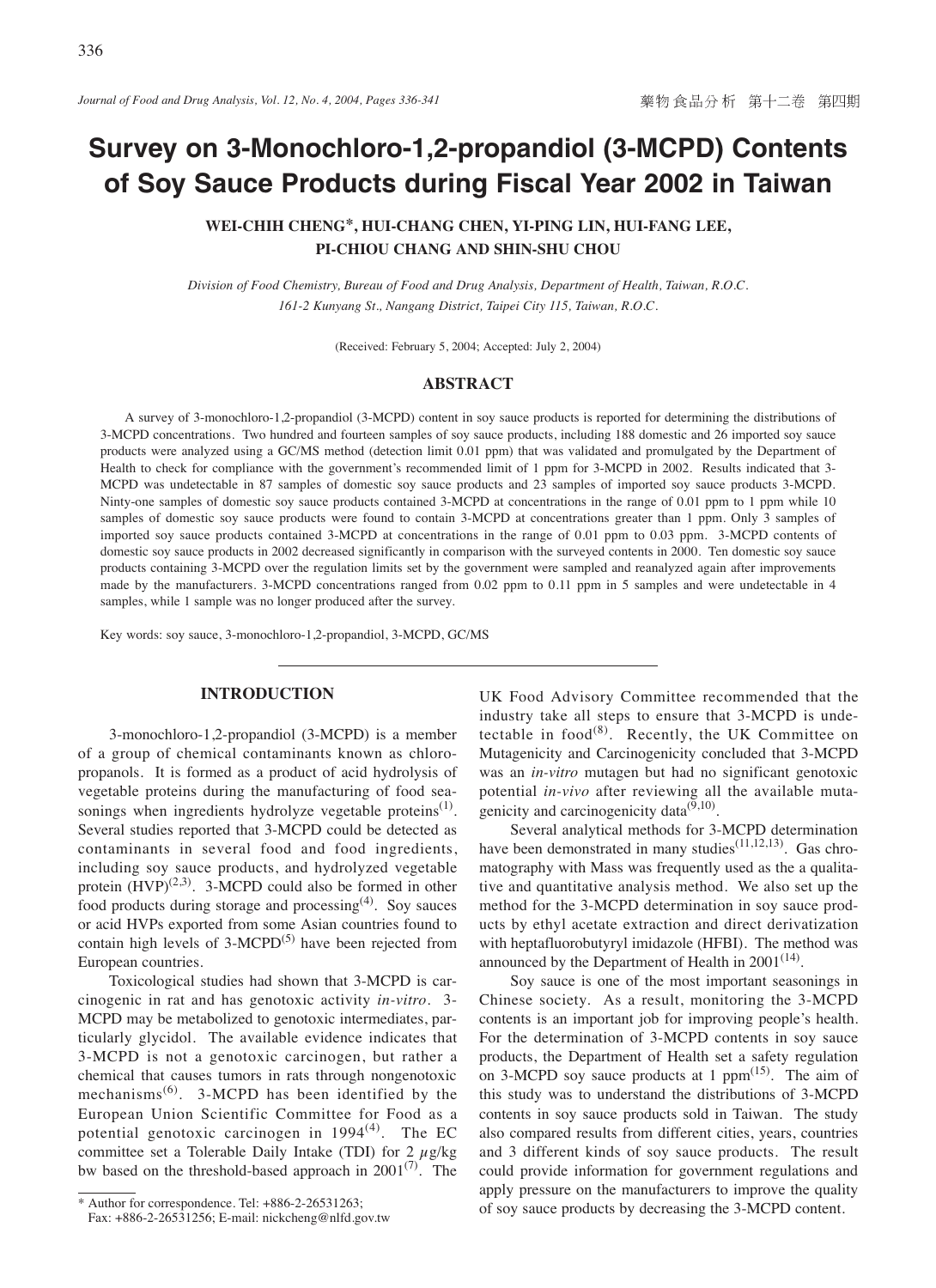# **MATERIALS AND METHODS**

# I. *Sample Collection*

Two hundred and fourteen samples of soy sauce products, including 188 domestic and 26 imported soy sauce products were sampled from manufacturers or purchased from retail outlets by the local hygiene bureaus in 18 cities and prefectures.

#### II. *Reagents and Chemicals*

Ethyl acetate and *n*-hexane were both pesticide residue grade; anhydrous sodium sulfate and sodium chloride were AR grade, and Extrelut® NT20 column were purchased from Merck; 3-chloro-1,2-propandiol was from Aldrich. Heptafluorobutyryl imidazole (HFBI) was from Sigma and *p*-dichlorobenzene (PDCB) was from Chem Service.

## III. *Instrument and Apparatus*

- (I) Gas chromatograph / electron impact mass spectrometer
- (II) Rotary evaporator
- (III) Gas-tight syringe
- (IV) Shaker bath
- (V) Ultrasonic vibrator
- (VI) Micro reaction vessels (screw cap septum vials, 5 mL)

#### IV. *Methods*

#### (I) *Internal standard solution preparation*

One hundred miligram of PDCB was weighed to a 100-mL volumetric flask and made up to volume with *n*hexane. The stock solution was diluted with *n*-hexane to  $0.05 \mu$ g/mL to be served as the internal standard solution.

#### (II) *Standard solution preparation*

One hundred milligram of 3-MCPD was weighed to a 100-mL volumetric flask and made up to volume with ethyl acetate. The stock 3-MCPD solution was diluted with *n*hexane to 0.025, 0.05, 0.1, 0.2, 0.5 and 1.0  $\mu$ g/mL, each with an internal standard of 0.05  $\mu$ g/mL.

#### (III) *Sample preparation*

Five gram of soy sauce was weighed into a glass beaker; 15 mL of 5 M sodium chloride solution was added, mixed well and sonicated in an ultrasonic bath for 15 min. Prepared samples were then applied to an Extrelut<sup>®</sup> NT20 column and allowed the samples to spread over the inert matrix as a thin layer for 15 min. The column was then eluted with 250 mL of ethyl acetate. The liquid elute was shaken well with 30 g of anhydrous sodium sulfate, allowed to stand for 15 min, then filtered through a glass funnel containing 50 g of anhydrous sodium sulfate. The sodium sulfate was rinsed with 50

mL of ethyl acetate and the volume of the combined extract was reduced to 3 mL with a rotary evaporator at 40˚C. The extract was quantitatively transferred to a graduated tube and made up to 5 mL with ethyl acetate.

#### (IV) *Derivatization*

For derivatization, 1 mL of the sample extract was transferred to a micro reaction vessel. Sample extract was blown to dryness under a gentle stream of nitrogen before 1 mL of internal standard solution was added into the micro reaction vessel. Fifty microliter of HFBI was added and the vessel was capped, shaken and incubated at 70˚C for 20 min. The reaction mixture was cooled to room temperature, 2 mL of deionized water was added and the vessel was shaken for 30 sec. The organic phase was collected and dried with 300 mg of anhydrous sodium sulfate and was then applied to GC/MS analysis.

### (V) *Gas chromatography-mass spectrometry analysis*

A Hewlett-Packard 5890 gas chromatograph/5970B mass selective detector (GC/MS) equipped with an HP-G1034C Chemstation software was used for this study. The gas chromatograph was equipped with a 30 m  $\times$  0.25 mm i.d. HP-5MS column with a 0.25  $\mu$ m film thickness. The oven temperature was programmed at 50˚C, 5˚C/min to 100˚C, 30˚C/min to 280˚C, hold for 5 min; injector 250˚C. The following parameters were used for injecting samples into the GC-MS system<sup>(14)</sup>: sample size, 1  $\mu$ L; injection mode, split; injector purge-off duration, 0.75 min. The carrier gas was helium and the head pressure was set at 10 psi. The ionization energy was set at 70eV.

#### (VI) *Quantitative analysis*

Quantitative analysis was carried out by monitoring characteristic ions at *m/z* 453, 277 and 275 for 3-MCPD; 146, 148 and 113 for PDCB. 3-MCPD was calculated by the internal standard method. The ratios of the peak area response for 3-MCPD (*m/z* 453, 277 and 275) to the peak area response for PDCB (*m/z* 146, 148 and 113) was determined. 3-MCPD were determined from standard curve constructed by plotting the peak area ratios against the concentrations of 3-MCPD.

#### (VII) *Quality assurance and quality control*

Quality assurance: The standard curve should be liner with  $R^2 \ge 0.995$ . The recovery of spiked sample should range between 90% and 110%.

Quality control: The sample peak area ratios should fall within the range of those of the calibration standards for that batch. If not, reduce the suitable volume to less than 1 mL for derivatization. The 3-MCPD-HFBI spectrum of sample should match the 3-MCPD-HFBI spectrum of standard reference.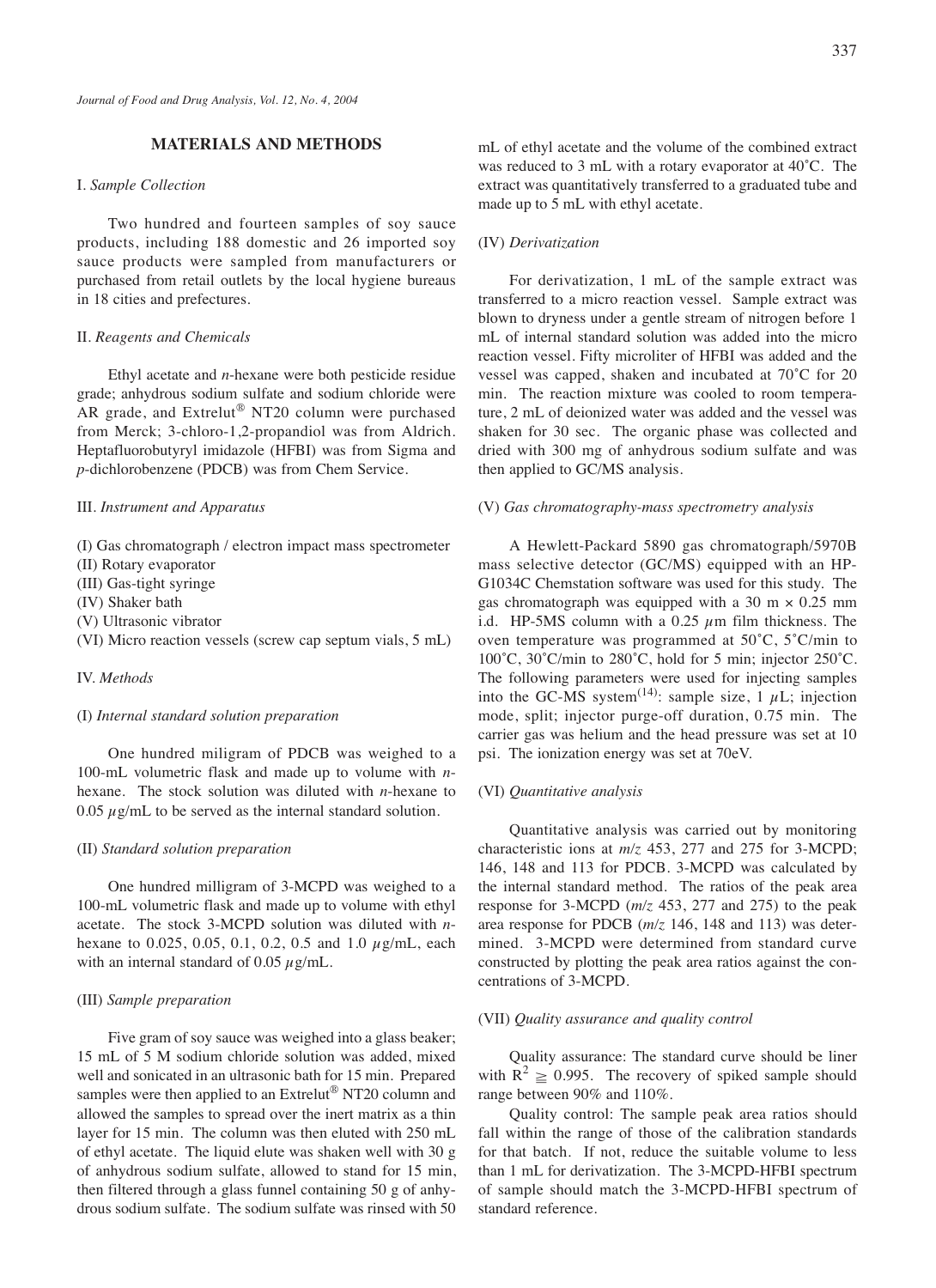### **RESULTS AND DISCUSSION**

### I. *Survey Results*

Two hundred and fourteen samples of soy sauce products, including 188 domestic and 26 imported soy sauce products were analyzed by the GC/MS method for 3- MCPD contents. Among the imported soy sauce products, 24 samples were made in Japan and 2 samples were made in Hong Kong.

3-MCPD was undetectable in 87 samples of domestic soy sauce products, but 101 samples of domestic soy sauce products were detected with 3-MCPD. Ten samples (5%) contained 3-MCPD in the concentration range of 0.01 to 0.02 ppm. Fifty-three (28%) samples contained 3-MCPD in the range of 0.03 to 0.10 ppm. Twenty-eight (15%) samples contained 3-MCPD in the range 0.11 to 1 ppm. Ten (5%) samples contained 3-MCPD in the range of 1.01 to 10 ppm. The investigation results of Table 1 show that the 3-MCPD contents in 10 domestic soy sauce products violated the 3-MCPD limitation (1 ppm) set by the government. The highest level of 3-MCPD in the survey samples is 6.63 ppm (Table 2).

3-MCPD was undetectable in 23 samples of imported soy sauce products. Only 3 samples of imported soy sauce products were detected with 3-MCPD. Two (8%) samples contained 3-MCPD at the concentration in range from 0.01 to 0.03 ppm. One (4%) sample contained 3-MCPD in the range of 0.03 to 1.0 ppm (Table 1).

Table 3 shows the comparisons of the 3-MCPD contents of three kinds of soy sauce products in the fiscal year of 2002. In 118 samples of soy sauce products, 65 (55%) samples were not found to contain 3-MCPD, 47 (40%) sample were found to contain 3-MCPD not over the limitation set by the government, and 6 samples were found to contain 3-MCPD exceeding the limitation. In 90 samples of soy sauce paste products, 41 (46%) samples were not found to contain 3-MCPD, 45 (50%) sample were found to contain 3-MCPD which the amounts did not exceed the limitation set by the government, and 4 samples were found to contain 3-MCPD with amounts over the limitation. In 6 samples of reduced salt soy sauce products, 4 (67%) samples were not found to contain 3- MCPD, and 2 sample (33%) were found to contain 3- MCPD but the amounts were not over the limitation set by the government.

Table 4 shows the results of 3-MCPD contents in soy

sauce products sampled in different cities and counties. Soy sauce products from the soy sauce factories or supermarkets were sampled from 18 cities or counties. Pindung county, Tainan county and Taipei city hygiene bureaus sampled contributed 47 (22%), 34 (16%) and 31 (14%) samples, respectively. All imported soy sauce products were sampled from Taipei city. The 3-MCPD contents did not violate the limitation set by the government. Products containing 3-MCPD were not confined to any single city or county. All the soy sauce products sampled from Taoyuan county were not detected with the 3-MCPD.

#### II. *3-MCPD Distributions of Soy Sauce Products*

Many countries have set the maximum limit for 3- MCPD content in soy sauce products, including USA, Canada, Finland, and Austria (1 ppm), Australia and New Zealand (0.2 ppm), European Union, the Netherlands, Greece, Portugal, Malaysia, and Sweden (0.02 ppm). The

**Table 1.** Distributions of 3-MCPD contents in soy sauce products of the fiscal year 2002

| 3-MCPD          | Domestic soy          | Imported soy          | Total |
|-----------------|-----------------------|-----------------------|-------|
| (ppm)           | sauce products $(\%)$ | sauce products $(\%)$ |       |
| ND <sup>a</sup> | 87 (46)               | 23 (88)               | 110   |
| $0.01 - 0.02$   | 10(5)                 | 2(8)                  | 12    |
| $0.03 - 0.10$   | 53 (28)               | (4)                   | 54    |
| $0.11 - 1.00$   | 28(15)                | (0)<br>$\theta$       | 28    |
| 1.01-10.00      | 10(5)                 | (0)<br>0              | 10    |
| Total           | 188                   | 26                    | 214   |

<sup>a</sup>ND: not detected.

**Table 2.** The survey results of domestic soy sauce products with 3- MCPD contents not in compliance with the sanitary regulation (not > 1 ppm) set by the Department of Health

| Sample | 3-MCPD <sup>a</sup> |                      |                 |
|--------|---------------------|----------------------|-----------------|
| no.    | (ppm)               | Sample type          | Sampling city   |
| 1      | 6.63                | Black bean sauce     | Hsinchu county  |
| 2      | 4.48                | Soy bean sauce       | Nantou county   |
| 3      | 4.64                | Soy bean sauce       | Pingtung county |
| 4      | 3.68                | Soy bean sauce       | Pingtung county |
| 5      | 2.82                | Soy bean sauce paste | Hsinchu city    |
| 6      | 2.27                | Soy bean sauce       | Taipei county   |
| 7      | 1.73                | Black bean sauce     | Hsinchu city    |
| 8      | 1.45                | Soy bean sauce       | Yunlin county   |
| 9      | 1.37                | Soy bean sauce       | Pingtung county |
| 10     | 1.25                | Black bean sauce     | Chia-I county   |

a According to sanitary regulation set by Dept. of Health (2002), the 3-MCPD contents in soy sauce products shall not exceed 1 ppm.

**Table 3.** Comparisons of 3-MCPD contents within three kinds of soy sauce products during the fiscal year 2002

|                                   | Total surveyed samples |                                           | No. of samples $(\%)$ |              |
|-----------------------------------|------------------------|-------------------------------------------|-----------------------|--------------|
| Sample type                       |                        | $>1$ ppm <sup><math>\text{p}</math></sup> | $\leq$ 1 ppm          | undetectable |
| Soy bean sauce                    | 118                    | 6(5)                                      | 47 (40)               | 65(55)       |
| Soy bean sauce paste <sup>a</sup> | 90                     | 4(4)                                      | 45(50)                | 41(46)       |
| Reduced salt sauce                |                        | 0(0)                                      | 2(33)                 | 4(67)        |
| Total                             | 214                    |                                           | 94                    | 110          |

a Soy bean sauce paste products including soy bean sauce paste, black bean sauce, and black bean sauce paste.

<sup>b</sup>According to a sanitary regulation set by Dept. of Health (2002), the 3-MCPD contents in soy sauce products shall not exceed 1 ppm.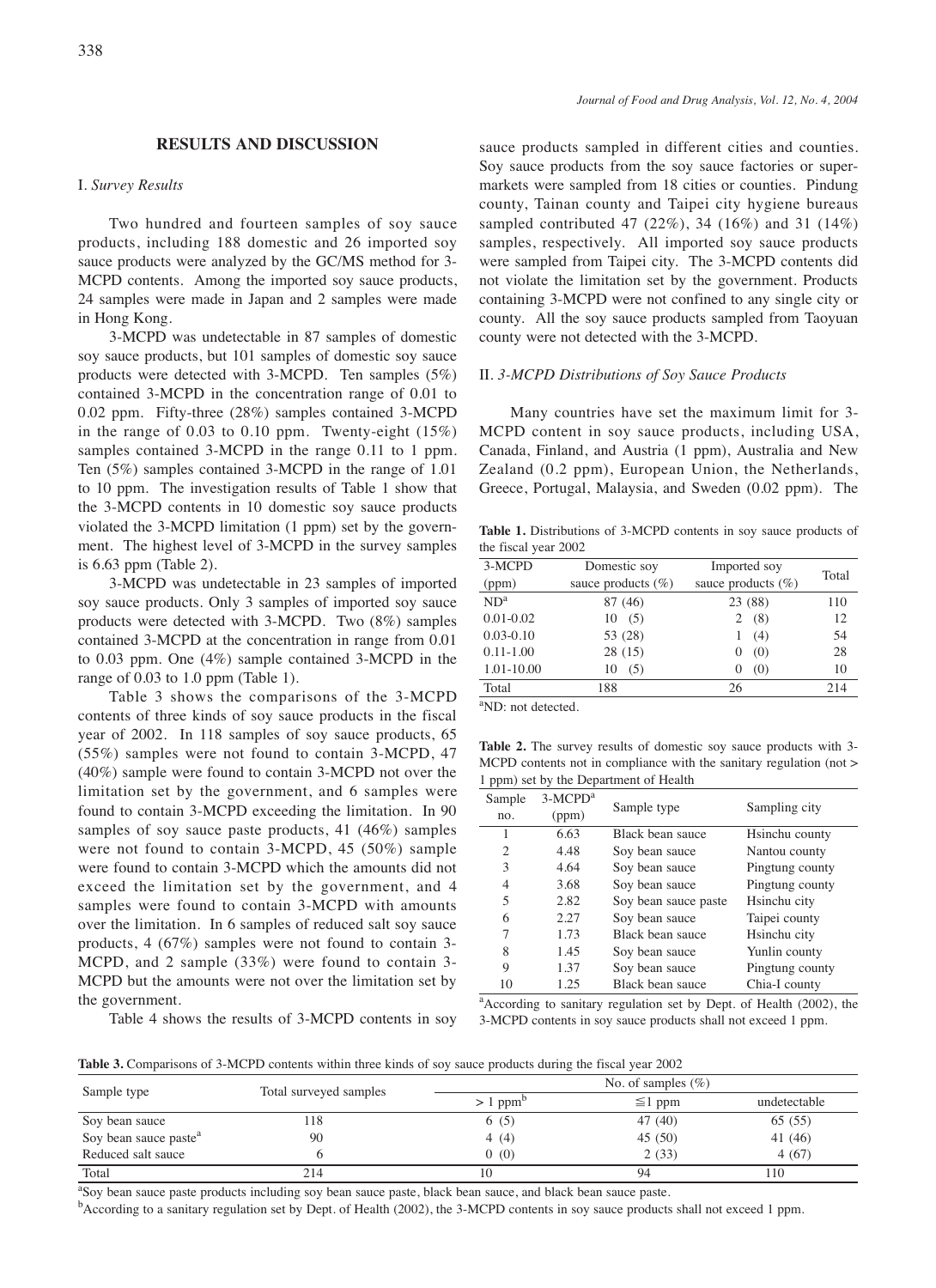|                   |                        | No. of samples $(\%)$  |              |              |
|-------------------|------------------------|------------------------|--------------|--------------|
| Sampling district | Total surveyed samples | $> 1$ ppm <sup>a</sup> | $\leq 1$ ppm | undetectable |
| Keelung city      | $\mathfrak{2}$         | $(0)(0)^{b}$           | 2(100)       | 0(0)         |
| Taipei city       | 31                     | 0(0)                   | 7(23)        | 24(77)       |
| Taipei county     | 10                     | 1(10)                  | 3(30)        | 6(60)        |
| Taoyuan county    | 2                      | 0(0)                   | 0(0)         | 2(100)       |
| Hsinchu city      | 4                      | 2(50)                  | 2(50)        | 0(0)         |
| Hsinchu county    | 3                      | 1(33)                  | 2(67)        | 0(0)         |
| Nantou county     | 4                      | 1(25)                  | 1(25)        | 2(50)        |
| Taichung city     | 4                      | 0(0)                   | 2(50)        | 2(50)        |
| Taichung county   | 16                     | 0(0)                   | 14 (88)      | 2(12)        |
| Changhua county   | 20                     | 0(0)                   | 8(40)        | 12(60)       |
| Yunlin county     | 16                     | 1(6)                   | 9(56)        | 6(38)        |
| Chia-I county     | 10                     | 1(10)                  | 1(10)        | 8(80)        |
| Tainan city       | 2                      | 0(0)                   | 2(100)       | 0(0)         |
| Tainan county     | 34                     | 0(0)                   | 20(59)       | 14(41)       |
| Kaohsiung city    | 4                      | 0(0)                   | 1(25)        | 3(75)        |
| Kaohsiung county  | 4                      | 0(0)                   | 2(50)        | 2(50)        |
| Pingtung county   | 47                     | 3(6)                   | 17(36)       | 27(57)       |
| Hualien county    |                        | 0(0)                   | 1(100)       | 0(0)         |
| Total             | 214                    | 10                     | 94           | 110          |

**Table 4.** The results of 3-MCPD contents in soy sauce products sampled by local hygiene bureaus in the fiscal year 2002

a According to a sanitary regulation set by Dept. of Health (2002), the 3-MCPD contents in soy sauce products shall not exceed 1 ppm. <sup>b</sup>Values in the parenthesis are the percentage relative the number of samples.

| Table 5. The 3-MCPD contents in soy sauce products surveyed in the fiscal year 2002 in comparison with the 3-MCPD maximum limits set by |  |  |  |  |
|-----------------------------------------------------------------------------------------------------------------------------------------|--|--|--|--|
| different countries                                                                                                                     |  |  |  |  |

| Sample type | Total samples |                          | No. of samples $(\%)^a$  |                           |
|-------------|---------------|--------------------------|--------------------------|---------------------------|
|             |               | $> 0.2$ ppm <sup>b</sup> | $> 0.1$ ppm <sup>c</sup> | $> 0.02$ ppm <sup>d</sup> |
| Domestic    | 188           | 33(18)                   | 38 (20)                  | 91 (48)                   |
| Imported    | 26            | (0)                      | 0(0)                     | (4)                       |
| Total       | 214           | 33(15)                   | 38 (18)                  | 92 (43)                   |

 $a(\%) = (no. of detected samples / no. of samples)100\%$ .

<sup>b</sup>The allowable maximums of 3-MCPD in soy sauce in Australia and New Zealand is 0.2 ppm.

<sup>c</sup>A sanitary regulationset by Dept. of Health (2002), the 3-MCPD contents in soy sauce products shall not exceed 1 ppm. By 2003, the upper limits will be further reduced to 0.1  $ppm^{(16)}$ .

<sup>d</sup>The allowable maximums of 3-MCPD in soy sauce in European Union, the Netherlands, Greece, Portugal, Malaysia, and Sweden is 0.02 ppm.

comparison with the 3-MCPD maximum limits set by different countries was shown in Table 5. The domestic soy sauce products had a higher proportion likely to be detected with 3-MCPD compared to imported soy sauce products in exceeding the maximum limit set by different countries. The proportion of 3-MCPD contents in domestic soy sauce products exceeding the government regulation $(16)$ and European Union maximum limits were 20% and 48% separately. Domestic soy sauce producers still have to closely monitor the 3-MCPD content during production process.

# III. *Comparison of the Survey Results in the Fiscal Year of 2000 and 2002*

The comparison of 3-MCPD contents of domestic soy sauce products in the fiscal year 2000 and 2002 is shown in Figure 1. Fourteen samples of soy sauce products were detected by the GC/MS method in the fiscal year 2000.

Twenty nine percent of the soy sauce products were detected to contain 3-MCPD in the range of 1.01 to 10 ppm and 29% products were found to contain over 10 ppm. Fifty eight percent of soy sauce products surveyed in 2000 were over the 1 ppm maximum limit set by the government in fiscal year 2002. But only 5% of soy sauce products were detected to contain 3-MCPD contents over the maximum limit. Most of the soy sauce products, i.e. 95%, surveyed in 2002 contained 3-MCPD lower than 1 ppm. The 3-MCPD contents of domestic soy sauce products in 2002 are decreasing significantly in comparison with the surveyed contents in 2000.

#### IV. *Comparison of the Survey in Taiwan and UK*

We analyzed the data obtained in fiscal year 2002 according to the distributions of 3-MCPD content surveyed in  $UK^{(2)}$  (Figure 2). The results showed that the proportion of the undetectable sample for the 3-MCPD analysis were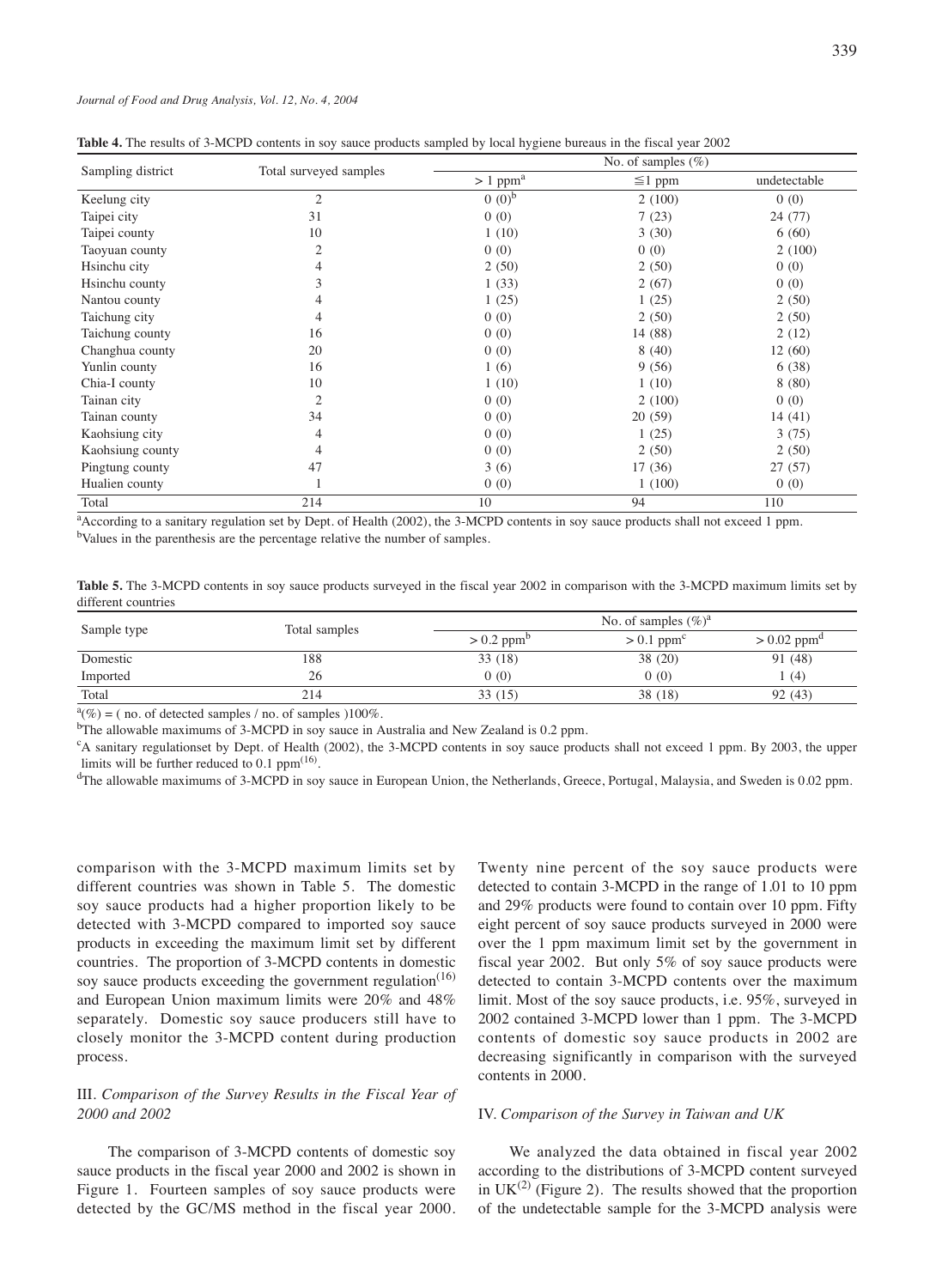

**Figure 1.** Comparisons of 3-MCPD contents of domestic soy sauce products in the fiscal year 2000 and 2002.



**Figure 2.** Comparisons of 3-MCPD contents of soy sauce products surveyed in Taiwan (2002) and UK.

53% and 51% in UK and Taiwan, respectively. In Taiwan only 5% of soy sauce products contained more than 1 ppm 3-MCPD, while in the UK there were 23% of soy sauce products that contained more than 1 ppm 3-MCPD. The majority (42%) of the soy sauce products in Taiwan were detected to contain 3-MCPD in the range of 0.02 to 1 ppm.

# V. *Improvement by Manufactures*

Ten domestic soy sauce products where 3-MCPD content violated the sanitary regulation set by government

**Table 6.** The secondary survey results of domestic soy sauce products with 3-MCPD contents not in compliance with the sanitary regulation  $(not > 1$  ppm) set by the Department of Health

| Sample no.     | 3-MCPD (ppm)       |
|----------------|--------------------|
|                | ND.                |
| $\overline{c}$ | 0.03               |
| 3              | N.D.               |
| 4              | 0.02               |
| 5              | 0.05               |
| 6              | 0.06               |
|                | 0.11               |
| 8              | N.D.               |
| 9              | N.D.               |
| 10             | No longer produced |

were sampled and reanalyzed again after improvement by the manufactures. 3-MCPD concentrations ranged from 0.02 ppm to 0.11 ppm in 5 samples and were undetectable in 4 samples, while 1 sample was no longer produced after the survey (Table 6).

# **CONCLUSIONS**

The results of the survey showed that 3-MCPD was detected in several kinds, brands, and grades of soy sauce products. 3-MCPD contents in imported soy sauce products were not found to be in violation of the sanitary regulation set by the government in fiscal year 2002 but 10 samples of domestic soy sauce products contained amounts greater than 1 ppm. Although the 3-MCPD contents of domestic soy sauce products were lower than before, there is still room for the producer to improve the quality of soy sauce products.

# **ACKNOWLEDGMENTS**

This research was supported by Department of Health, Taiwan, R.O.C. (project no. DOH 91-FD-2046)

## **REFERENCES**

- 1. Van Bergen, C. A., Collier, P. D., Cromie, D. D. O., Lucas, R. A., Preston, H. D. and Sissons, D. J. 1992. Determination of chloroproanols in protein hydrolysates. J. Chromatogr. 589: 109-119.
- 2. Macarthur, R., Crews, C., Davies, A., Brereton, P., Hough, P. and Harvey, D. 2000. 3-Monochloropropane-1,2-diol (3-MCPD) in soy sauces and similar products available from retail outlets in the UK. Food Addit. Contam. 17: 903-906.
- 3. Crews, C., Hough, P., Brereton, P., Harvey, D., Macarthur, R. and Matthews, W. 2002. Survey of 3 monochloropropane-1,2-diol (3-MCPD) in selected food groups, 1999-2000. Food Addit. Contam. 19: 22-27.